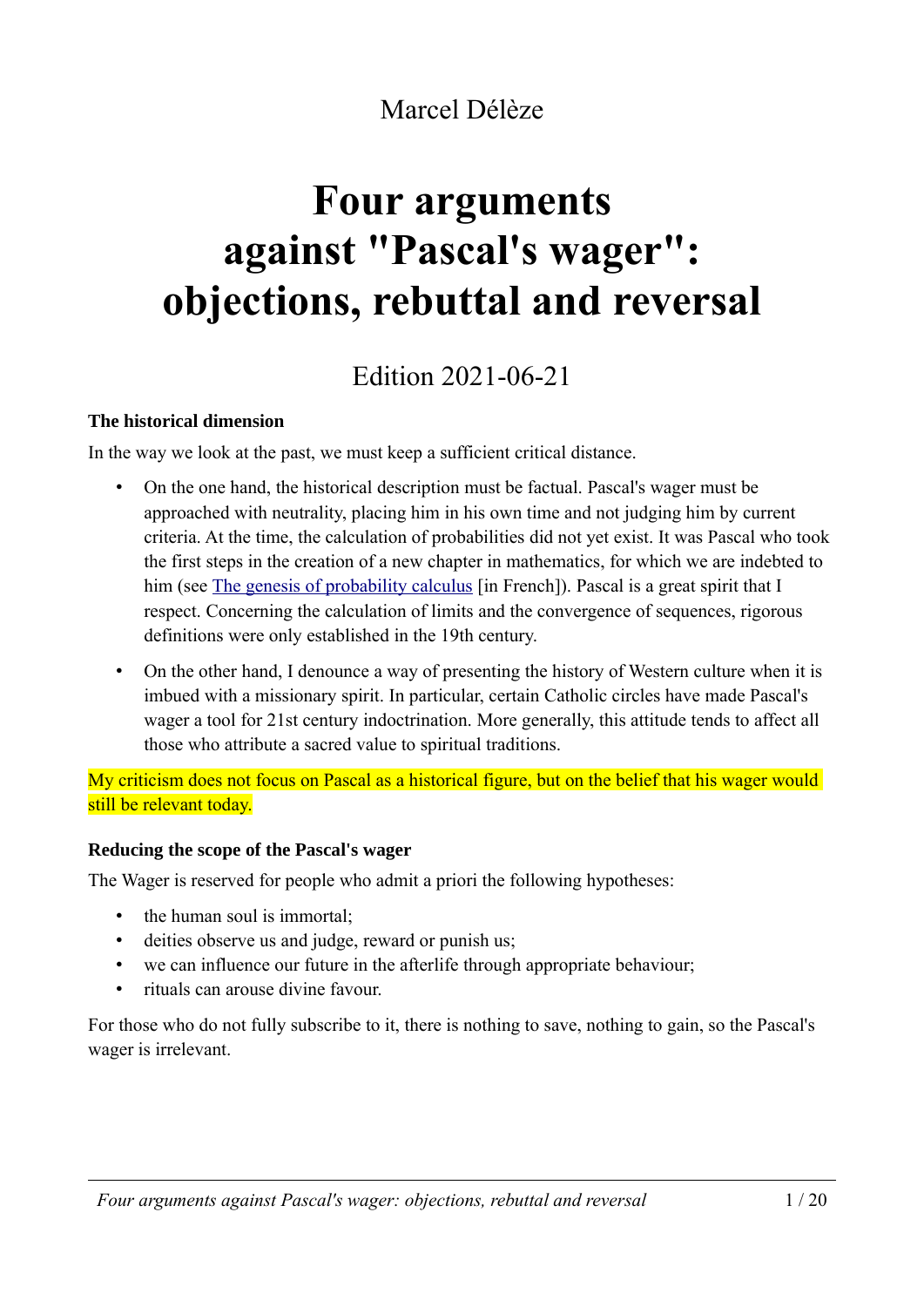## **First objection to the Pascal's wager**

## **What kind of bets should be put on the table?**

#### **The bet is our Christian commitment**

Pascal suggests that the player can participate in the wager by not putting any bets on the table. Does he mean that "Believing does not commit you to anything"? The stake is our life, our conscience, our freedom; it is infinitely precious to us; we don't want to play dice with that.

In most religions, the clergy plays a facilitating role in the relationship between the faithful and God, a kind of "religious coaching", considered useful but auxiliary. From this point of view, Catholicism is a singular religion: on the one hand, the clergy exercises a necessary and inescapable role through the sacraments; on the other hand, through the Magisterium of the Church, it exercises supreme authority over personal consciences. The relationship with God passes through the mediation of the clergy, who introduce their own demands, to which the faithful are obliged to submit.

*«The Roman Pontiff and the bishops are "authentic teachers, that is, teachers endowed with the authority of Christ, who preach the faith to the people entrusted to them, the faith to be believed and put into practice." The ordinary and universal Magisterium of the Pope and the bishops in communion with him teach the faithful the truth to believe, the charity to practice, the beatitude to hope for. The supreme degree of participation in the authority of Christ is ensured by the charism of infallibility. This infallibility extends as far as does the deposit of divine Revelation; it also extends to all those elements of doctrine, including morals, without which the saving truths of the faith cannot be preserved, explained, or observed. The authority of the Magisterium extends also to the specific precepts of the natural law, because their observance, demanded by the Creator, is necessary for salvation. In recalling the prescriptions of the natural law, the Magisterium of the Church exercises an essential part of its prophetic office of proclaiming to men what they truly are and reminding them of what they should be before God. The law of God entrusted to the Church is taught to the faithful as the way of life and truth. the faithful therefore have the right to be instructed in the divine saving precepts that purify judgment and, with grace, heal wounded human reason. They have the duty of observing the constitutions and decrees conveyed by the legitimate authority of the Church. Even if they concern disciplinary matters, these determinations call for docility in charity. In the work of teaching and applying Christian morality, the Church needs the dedication of pastors, the knowledge of theologians, and the contribution of all Christians and men of good will. Faith and the practice of the Gospel provide each person with an experience of life "in Christ," who enlightens him and makes him able to evaluate the divine and human realities according to the Spirit of God. Thus the Holy Spirit can use the humblest to enlighten the learned and those in the highest positions. Ministries should be exercised in a spirit of fraternal service and dedication to the Church, in the name of the Lord. At the same time the conscience of each person should avoid confining itself to individualistic considerations in its moral judgments of the person's own acts. As far as possible conscience should take account of the good of all, as expressed in the moral law, natural and revealed, and consequently in the law of the Church and in the authoritative teaching of the Magisterium on moral questions.*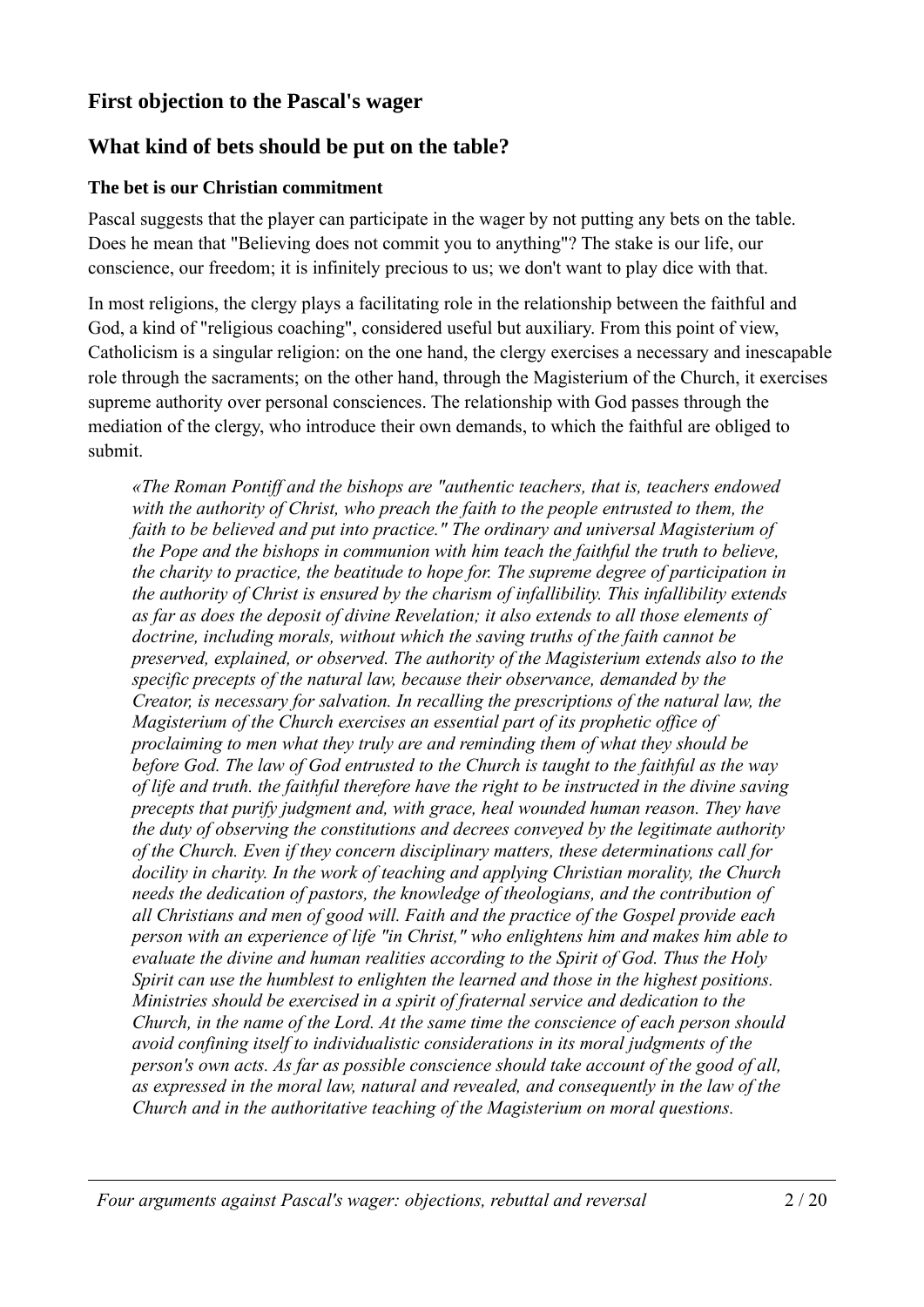#### *Personal conscience and reason should not be set in opposition to the moral law or the Magisterium of the Church.»*

Let us beware of a religion that sanctifies obedience: believing will make us captives. When I realised that I had to align my opinions with all the positions taken by the Church's Magisterium, it seemed unacceptable to me to renounce the principle of free examination. While even prisoners retain their freedom of thought, Catholics are deprived of it.

With obedience, the doctrinal background to be taken over is excessively heavy. We can legitimately refuse to submit to religious indoctrination, to chain ourselves to precepts, to practice rituals, to say prayers, to let ourselves be guided by the clergy, to take on a ready-made attitude, and to be constantly pursued by haunting preoccupations. In short, not all of us have the vocation to behave like sheep under the guidance of good shepherds.

To be saved, believing in God is not enough. God vomits up the lukewarm ones<sup>[1](#page-2-0)</sup>. A docile and total commitment is required. In particular, the following people are in an irregular situation and have to worry about their eternal salvation:

- those who deliberately miss Mass or the Sunday Eucharist<sup>[2](#page-2-1)</sup>;
- $\bullet$  the divorced and remarried<sup>[3](#page-2-2)</sup>;
- homosexuals:
- people living with a partner;
- couples using artificial means of contraception.

One understands why "*many are called, but few are chosen*" [4](#page-2-3) .

Whoever asserts that in Pascal's wager there is nothing to engage - this is the Church's interpretation - would deserve to have his nose lengthened like that of Pinocchio.

To overcome the constraints, many contemporaries chose to be believers, but to keep their freedom from dogmas and their independence from the clergy. This state of partial emancipation is generally not enough to free them from the guilt of living in disobedience. They spend a lot of energy convincing themselves that they can still obtain eternal salvation.

#### **What should be optimised? The example of the game of the 10 farms**

For all good, a farmer owns a farm that allows him to feed his family. He is offered the chance to flip a coin on his farm. If he wins, he will receive 10 farms similar to his own in the region where he lives. If he loses, he must give up his farm.

Although the expected benefit is clearly favourable, it would be foolish to accept this game:  $\frac{if}{if}$  we are offered to bet something irreplaceable, we are not looking for a maximum winning, but for minimum losses!

<span id="page-2-0"></span><sup>1</sup> Revelation 3:16 «*So, because you are lukewarm, and neither hot nor cold, I will spit you out of my mouth.*»

<span id="page-2-1"></span><sup>2</sup> Those who deliberately fail to attend Mass or the Sunday Eucharist commit a grave, i.e. mortal, sin.

<span id="page-2-2"></span><sup>3</sup> Divorce is a serious offence against natural law. The fact of contracting a new union, even if it is recognised by civil law, adds to the seriousness of the rupture: the remarried spouse is then in a situation of public and permanent adultery. Adultery is a mortal sin.

<span id="page-2-3"></span><sup>4</sup> Matthew 22:14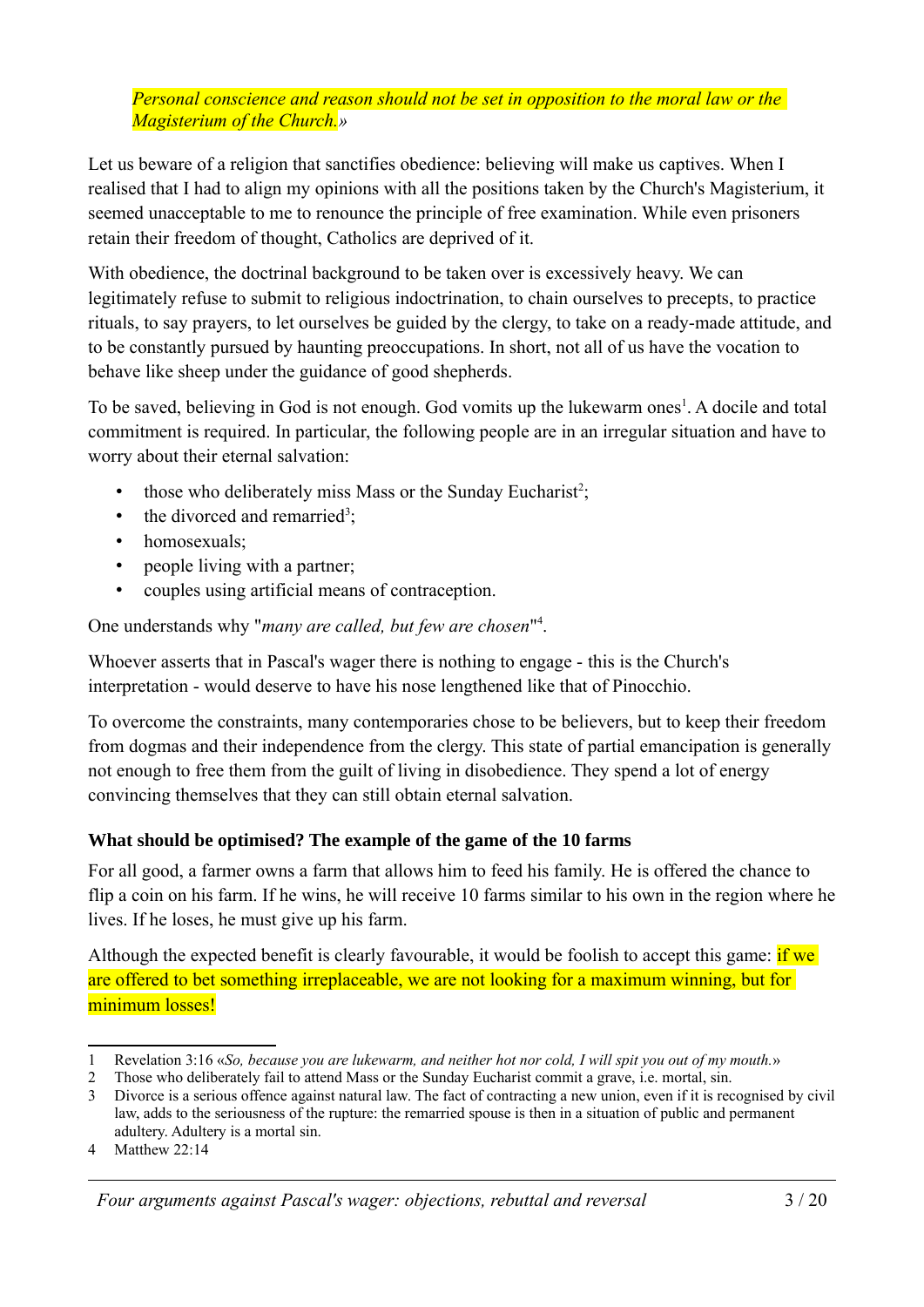#### **Do you have to wager?**

Each culture builds the divinity or deities that symbolize its aspirations<sup>[5](#page-3-0)</sup>. Is it worth sacrificing one's life for a hypothetical reward? Popular wisdom has created the aphorism:

*One "This is for you" is, it is said, better than two "I will give it to you". One is sure, the other is not.* [La Fontaine, Fables, The Little Fish and the Fisherman]

<span id="page-3-0"></span><sup>5</sup> See the second objection p. [5](#page-4-0): *The likelihood that a given religion is true*.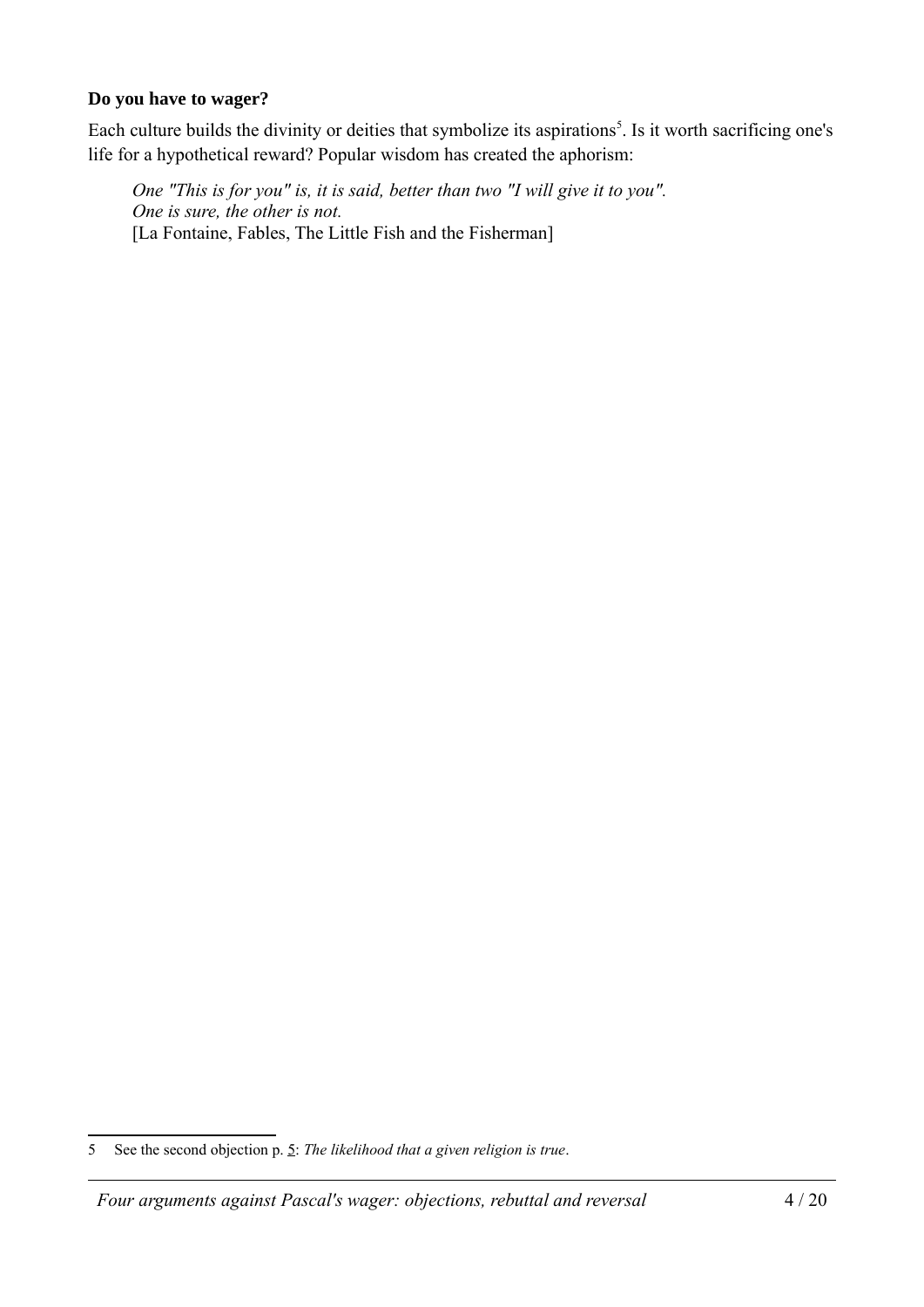## <span id="page-4-0"></span>**Second objection to Pascal's wager On the likelihood that a given religion is true**

#### **If God is, who is?**

One of two things: "God is, or he is not." This is an irrelevant, even smoky way of approaching the question of God's existence. It can only be reduced to an alternative if one specifies which God one wants to talk about. Between "a Creative Force", pantheism and the "God of Christians", an infinite number of distinct divinities can be envisaged. However, for Pascal's wager to make sense, it is necessary to admit that it is quite probable that the soul is immortal, that we can influence our future in the afterlife from now on, that there are deities who observe us, judge us<sup>[6](#page-4-1)</sup>, reward or punish us, that rituals can arouse divine favours. This is, roughly speaking, what Pascal calls the god of philosophers. These implicit assumptions, which seemed weak at the time, are now perceived as rather far from the obvious. In order to complete his reasoning and reach the God of the Christians, Pascal then devotes almost half of his Thoughts to the apology of Christianity in order to build a fragile bridge between the god of the philosophers and the God of the Catholics. It is a question of overcoming a new pitfall: the longer the list of dogmas - and Catholicism is not stingy about it - the greater the probability of being wrong.

In the exploitation of the Pascal's wager for propaganda purposes, the approach is often simplified. Since believing in God is not enough to win paradise, the real issue is the faith that saves, hence Catholicism. Under a disguise, the question asked is in fact "Do you adhere to the true faith?".

#### **Monotheisms**

Pascal suggests that the probability of God's existence is ½. This assessment, conceded to people who might have doubts, is questionable. While the question of divine existence can be answered with a single word, it takes an entire library to describe each monotheism, which consists of a multitude of assertions whose veracity raises so many questions.

Christianity is only the fourth monotheism, after

- the cult of Aten of Pharaoh Akhenaten,
- Zoroastrianism, preached by Zarathustra, whose creator god is called Ahura Mazda,
- and Judaism, whose god, called Yahweh, is said to have revealed himself to Moses<sup>[7](#page-4-2)</sup>.

He is not the last since the fifth is Islam, whose god is called Allah. Why should the fourth be truer than the first or the fifth? By making God the creator of Evil, monotheisms are tainted by internal contradictions that discredit them and make them unlikely [see [Is God good or paradoxical?\]](https://www.deleze.name/marcel/en/philo/theologie/theologie-en.html)

It was not God who created the world in seven days, but men created five different unique Gods! Christianity is divided into many different religions: Catholicism, Orthodoxy, Anglicanism, as well

<span id="page-4-1"></span><sup>6</sup> This psychological tendency is probably based on our ability to observe and judge ourselves, which may give us the impression of being observed and judged.

<span id="page-4-2"></span><sup>7</sup> The use of the written form is an advantage over cults that are transmitted by oral tradition. The Torah - that is, the Old Testament - is a syncretism: the myths of creation and the flood were borrowed from the Babylonians; the angels, the archangels, the Apocalypse and the Last Judgement come from Zoroastrianism; the immortality of the soul comes from ancient Egypt; the resurrection of the body appears in the Greek version of the Book of Job. The use of "divine interventions" is purely mythical.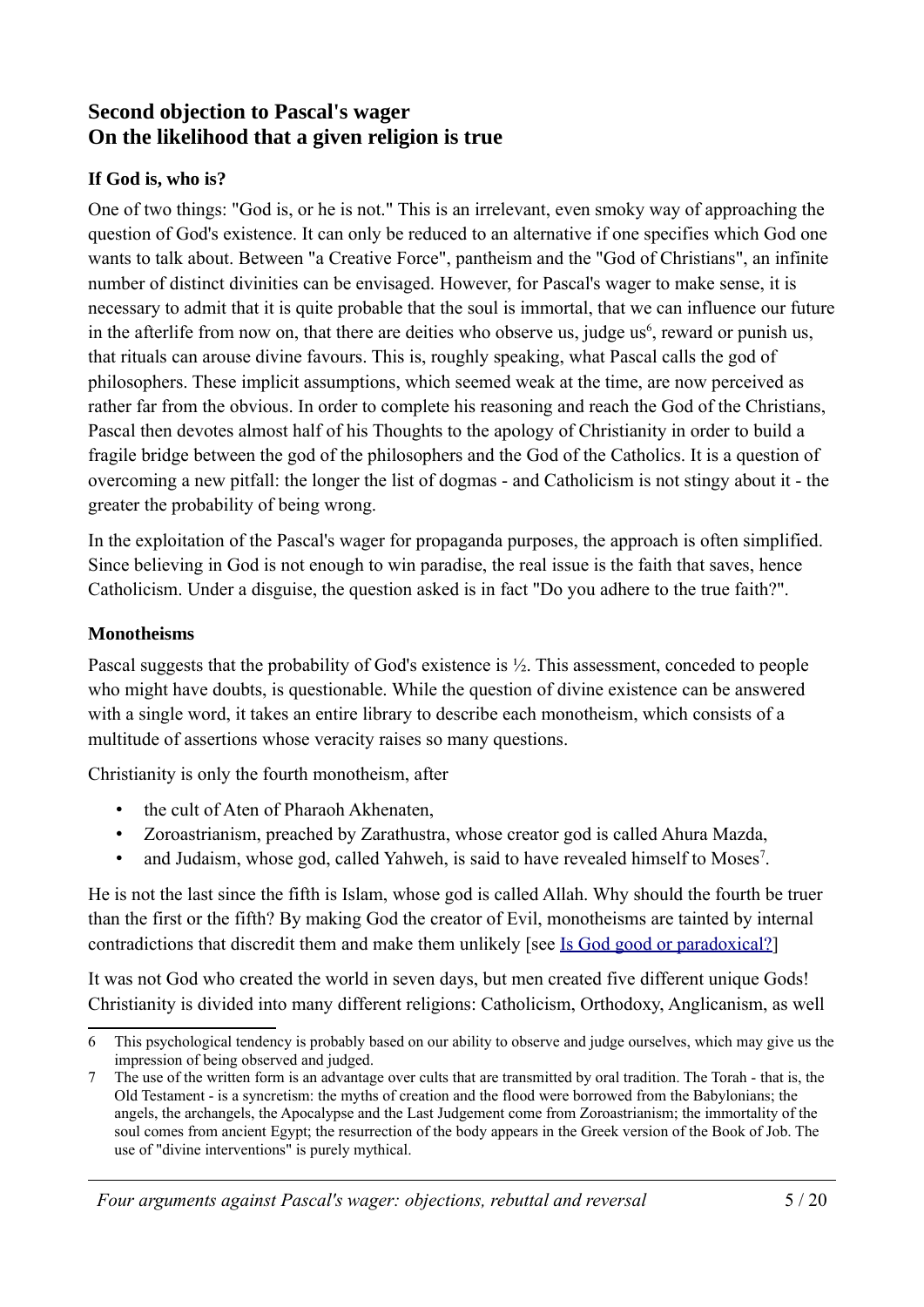as a multitude of Protestant currents and various sects, which leaves much more room for error than for truth.

Since, on a global scale, each religion is clearly a minority, the vast majority of believers are necessarily in error. But, naturally, it is the other beliefs that are wrong. All other religions were created by man, but ours is exceptional because it was created by God himself. Mired in a network of cultural conditioning, the believer allows himself to be carried along by religious conformism. Wearing doctrinal glasses greatly narrows his field of vision.

Faith in absolute truth<sup>[8](#page-5-0)</sup> is the expression of an excessive pretension. Pascal's approach is typical of philosophers who bring everything back to certain peculiarities of the culture in which they are immersed. A widespread form of ethnocentrism consists in making the whole world revolve around one's religion, in the way Ptolemy made the sun and the celestial spheres revolve around the earth. In order to gain objectivity, one has to step back.

Ongoing globalisation also affects cultural conceptions. In the long term, a more relative perception of religions will necessarily have to be established. One might wonder why the majority of gods are sexist. I can see only one explanation: religions were created by male human beings.

#### **The number of religions is unlimited**

The human imagination has filled the sky with the most diverse deities. Each particular culture honours its own and blames others. Is God single<sup>[9](#page-5-1)</sup> or multiple, personal or impersonal, unchanging or evolving, caring or indifferent, all-powerful or limited, distinct from or confused with the universe?

After death, will we live eternally, temporarily, cyclically in reincarnations, or will we disappear? Will we live in the Kingdom of the Dead, the Kingdom of the Ancestors, the Kingdom of the Underworld, the Kingdoms of the gods, the Kingdom of God, or are there other outcomes, e.g. a Paradise Democracy, a Perfect City? <sup>[10](#page-5-2)</sup> Will we preserve a body, a sensibility, an affectivity, an individuality, a conscience, a freedom? Can we influence our fate in the afterlife from the earth? By what rites, by what practices? For example, in Buddhism, there is neither God nor gods: the question of Pascal is unrelated to the ultimate meaning of existence, which is the management of suffering and evil $11$ .

How many distinct and incompatible religions are there? Taking into account past, present and future religions, they are innumerable. Like civilisations, religions are also deadly<sup>[12](#page-5-4)</sup>. The first monotheism, the cult of Aten of Pharaoh Akhenaten, was ephemeral. The second, Zoroastrianism, after having developed in ancient Persia, was considerably weakened. The third, Judaism, was divided into fratricidal factions which included the different forms of Christianity and Islam.

<span id="page-5-0"></span>See [Absolute truth has the major defect of being multiple,](https://www.deleze.name/marcel/en/philo/croyances/verite-en.html) with a note on Thomism.

<span id="page-5-1"></span><sup>9</sup> The oneness of God does not prevent the furnishing of Heaven with a whole supernatural bestiary that can rival polytheistic religions; besides the Trinity, we can see angels, guardian angels, archangels, seraphim, cherubim, thrones, Satan, devils, incubi, succubi; their diversity is further multiplied by the fact that each of them can take on different appearances such as serpents, goats, etc., and each of them can also take on different forms.

<span id="page-5-2"></span><sup>10</sup> Perfection has the defect of being multiple, as the diversity of the gods shows us.

<span id="page-5-3"></span><sup>11</sup> Methodologically, we should have started with "*Is the question of God's existence relevant*" and then seen that it is possible to answer it in the negative.

<span id="page-5-4"></span><sup>12</sup> Variation on an idea by *Paul Valéry*.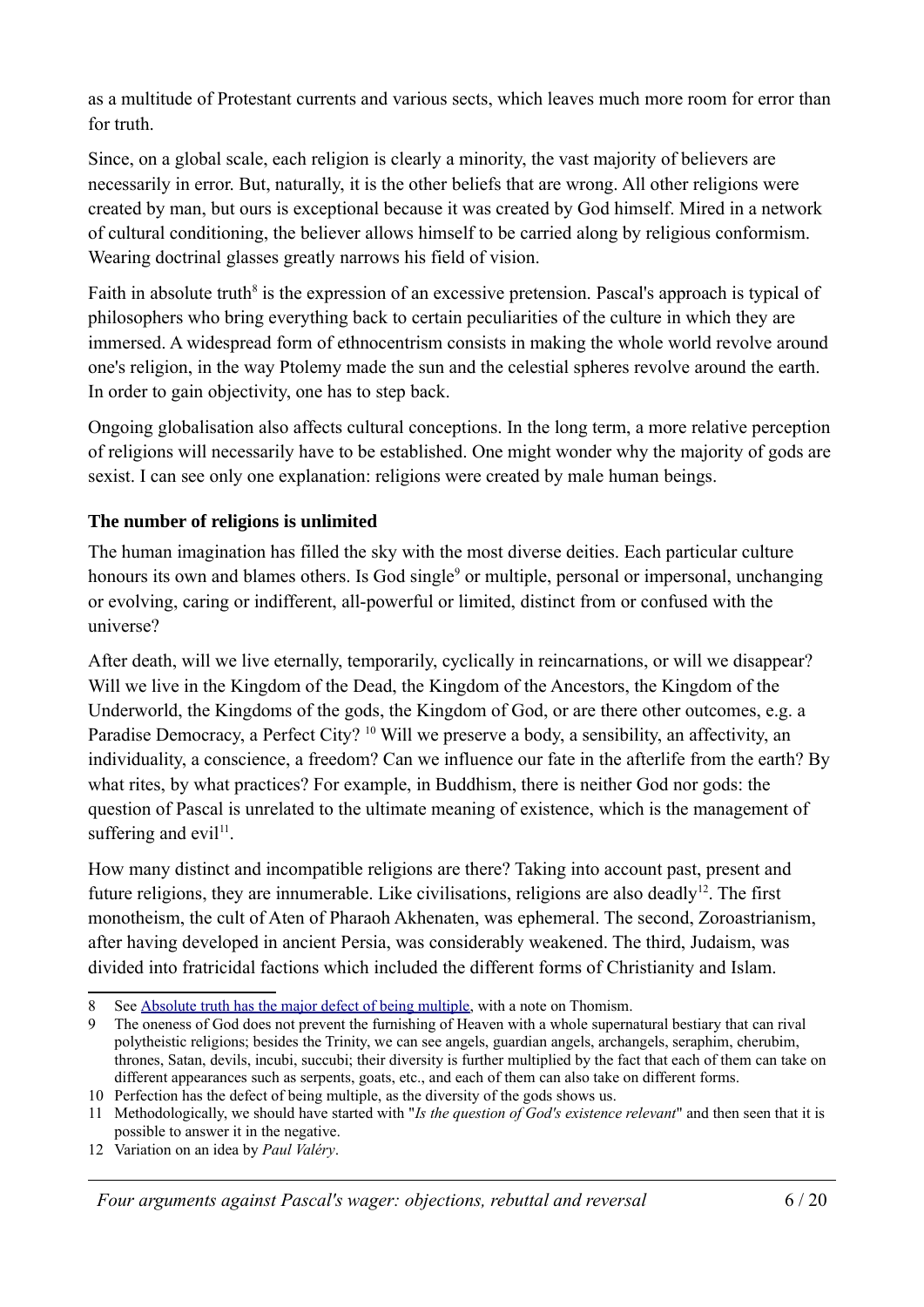In view of the fact that human beings (homo sapiens) have existed for 300,000 years, today's religions are extremely young (Christianity is only 2,000 years old). The rate of renewal of religions is sufficiently high to raise doubts as to whether any of them are immortal. A radical change in the economic system upsets the value system. In the Neolithic period, the practice of agriculture upset religious practices in order to bring Heaven into line with the new way of life. Today, the development of science and technology may be such a revolution that it could durably transform cultures, civilisations and religions.

To those who claim that religions are limited in number, I challenge them to make an exhaustive list: on the one hand, the beliefs of the Palaeolithic and Neolithic eras could not be reconstructed; on the other hand, new religious currents<sup>[13](#page-6-0)</sup> are constantly emerging. In addition, many people distance themselves from the doctrine they have been taught<sup>[14](#page-6-1)</sup>, so that the belief system they adhere to is personal to them.

Finally, why shouldn't the ultimate explanation be hidden among possibilities that humans can't even consider? How can the religions of extraterrestrial civilisations be taken into consideration? Is their number nil, finite or infinite? There is no guarantee that the list, even when extended in this way, contains the true faith. Man has great difficulty in accepting his ignorance. The number of religions is potentially infinite<sup>[15](#page-6-2)</sup>.

#### **The likelihood that a given religion is true**

The probability in question here can be broken down into a number of conditional probabilities, as outlined below:

- $A1$  = event "Our soul is immortal";
- $p(A1)$  = probability that our soul is immortal.
- A2 = event "God exists as a personal being endowed with intelligence, conscience, freedom and power";
- $p(A2 | A1)$  = probability that God exists, knowing that our soul is immortal.
- A3 = event "Our moral behaviour has an influence on our future in the afterlife, and God judges, rewards or punishes us";
- $p(A3 | A1$  and  $A2)$  = likelihood that our moral behaviour will influence our future in the afterlife, and that God will judge, reward or punish us, knowing that our soul is immortal and that God exists.
- A4 = event "The true God is the God of the Bible and the faith that saves is Catholicism";
- $p(A4 | A1 \text{ and } A2 \text{ and } A3)$  = probability that the true God is the God of the Bible and that the faith that saves is Catholicism, knowing that our soul is immortal, that God exists,

<span id="page-6-0"></span><sup>13</sup> For example, this "ultimate religion" appeared in 2013. See [Adepts of Terminus.](https://www.deleze.name/marcel/en/philo/extras/at-en.html)

<span id="page-6-1"></span><sup>14</sup> Beware: refusing to believe in a single constituent element of a religion means declaring that it is not "the true" one; it also means attaching oneself to a different "religion".

<span id="page-6-2"></span><sup>15</sup> i.e. without an upper bound.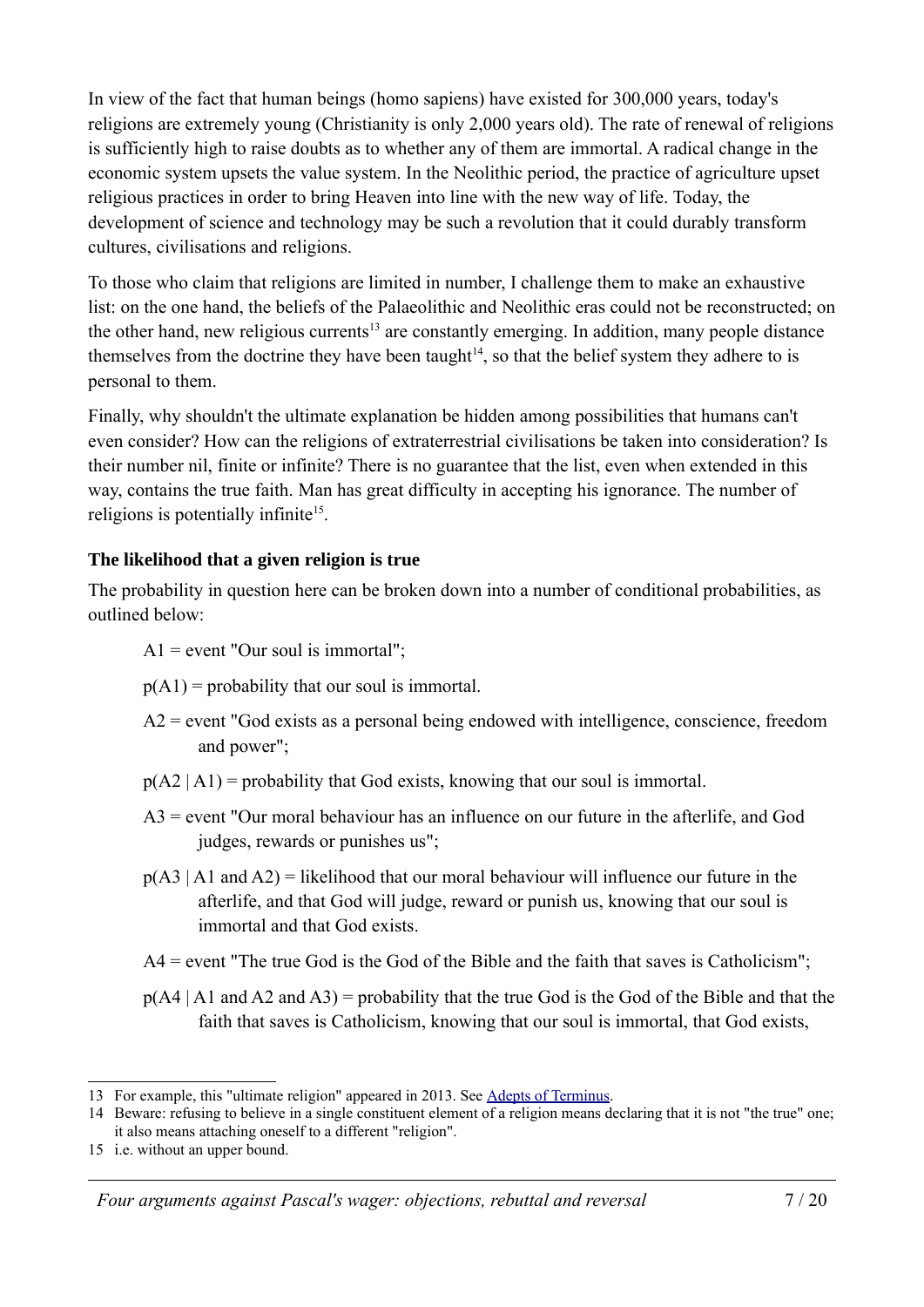that our moral behaviour has an influence on our future in the afterlife and that God judges, rewards or punishes us.

The probability discussed in this article is the product of these conditional probabilities

 $p = p(A1) \cdot p(A2 | A1) \cdot p(A3 | A1 \text{ and } A2) \cdot p(A4 | A1 \text{ and } A2 \text{ and } A3)$ 

Each of the four factors must be non-zero for the product to be non-zero. Thus, the existence of God is not sufficient to found the argument of the Pascal's wager.

Bearing in mind that

- Eternal hell is a disproportionate and therefore unjust punishment;
- a loving mother does not engage in cruel blackmail, and it is improbable that God behaves less well than she does;
- no mother would throw some of her children into hell,

the probability that God will reward or punish us is nil:

 $p(A3 | A1 \text{ and } A2) = 0$ 

As developed above, since the number of religions is potentially infinite, the probability that the Bible is true is nil:

 $p(A4 | A1 \text{ and } A2 \text{ and } A3) = 0$ 

Moreover, the contradictions contained in the Bible reinforce the result:

[Matthew 13:41-42] *«The Son of Man will send out his angels, and they will weed out of his kingdom everything that causes sin and all who do evil. They will throw them into the blazing furnace, where there will be weeping and gnashing of teeth.»*

[Matthew 5:44] *«But I say to you, love your enemies, bless those who curse you, do good to those who hate you, and pray for those who spitefully use you and persecute you».*

The precept "Do as I say, but not as I do" is hardly convincing.

## **The probability that a given religion is true is zero.**

Religious relativism is supported by the gods themselves, who have striven to perform "miracles" in all religious communities, however diverse they may be. By choosing a doctrine at random, for example that of the family where nature gave birth to us, the probability that it is true is therefore nil. Claiming that "a given religion has a positive probability of being true" is an act of faith that does not stem from reason.

## **Pascal's wager.**

If, as we have established, the probability of obtaining an infinite winning is nil, the expectation of winning is indeterminate, and Pascal's wager is ruined.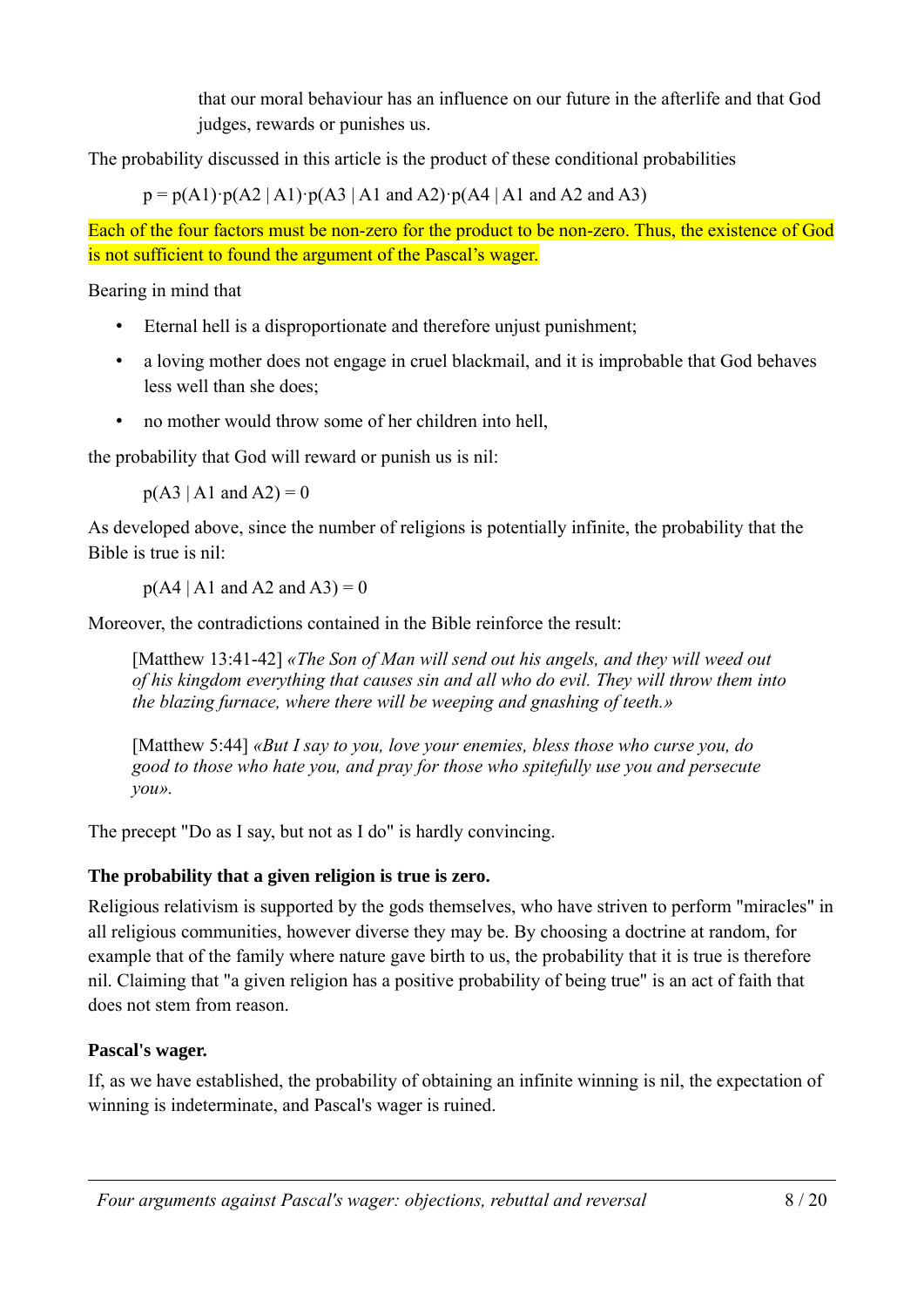## **Rebuttal of Pascal's wager**

#### **Teaching Pascal's wager**

It is legitimate to put Pascal's wager on the school curriculum. But it happens that some teachers, with little respect for secularism, develop this theme beyond what is required by the culture to make it a missionary tool, the aim being to prepare the pupils to welcome the faith <sup>[16](#page-8-0)</sup>. When ideology prevails over the critical sense, the pupil must perceive it clearly. Reason then requires a counterweight to be opposed to it.

#### **Pascal's wager**

*«But your bliss? Let us weigh the winning and the loss, betting that God is. Let us consider these two cases: if you win, you win everything; if you lose, you lose nothing. Wager, then, that He is, without hesitation.»* Blaise Pascal, Thoughts, 1670

#### **The reasoning behind Pascal's wager is circular**

Let us temporarily assume the value of one chance in two for the probability that God exists. If this is the case, one gains eternal life in Paradise, and the gain is infinite. If not, one loses nothing. The choice seems easy to make.

However, one must be wary of hidden assumptions. First of all, in the object of the wager, there is not only the existence of God, but also that the Catholic religion would be true and that religious practice would lead to Paradise. Secondly, it is prudent to examine what is covered by the term "infinite".

In mathematics, infinity appears as the limit of sequences. Consider for example the following suggested sequence:

in a game with a zero bet, every time you try, you win a thousand euros randomly every other time; in a game with a zero bet, every time you try, you win a million euros randomly every other time; in a game with a zero bet, every time you try, you win a billion euros randomly every other time, and "so on".

However, the earth's resources are limited. To pronounce the "so on", one must admit that the supernatural exists. In other words, Pascal implicitly assumes the existence of God, which constitutes a vicious circle, a circular reasoning.

#### **Generalised formulation of Pascal's wager**

Initially, Pascal's wager was supposed to support the Catholic faith. But its central element - the possibility of a gigantic gain - is not specifically Christian and can be adapted to any doctrine that promises much. Its versatility even allows its principle to be exploited far beyond the religious realm. Its general formulation is: "The more wonderful the promise, the more justified it is to bet on it".

<span id="page-8-0"></span><sup>16</sup> See [An example of the misappropriation of theme days for religious purposes](https://www.deleze.name/marcel/en/philo/clericalisme/Pascal_alibi-en.html).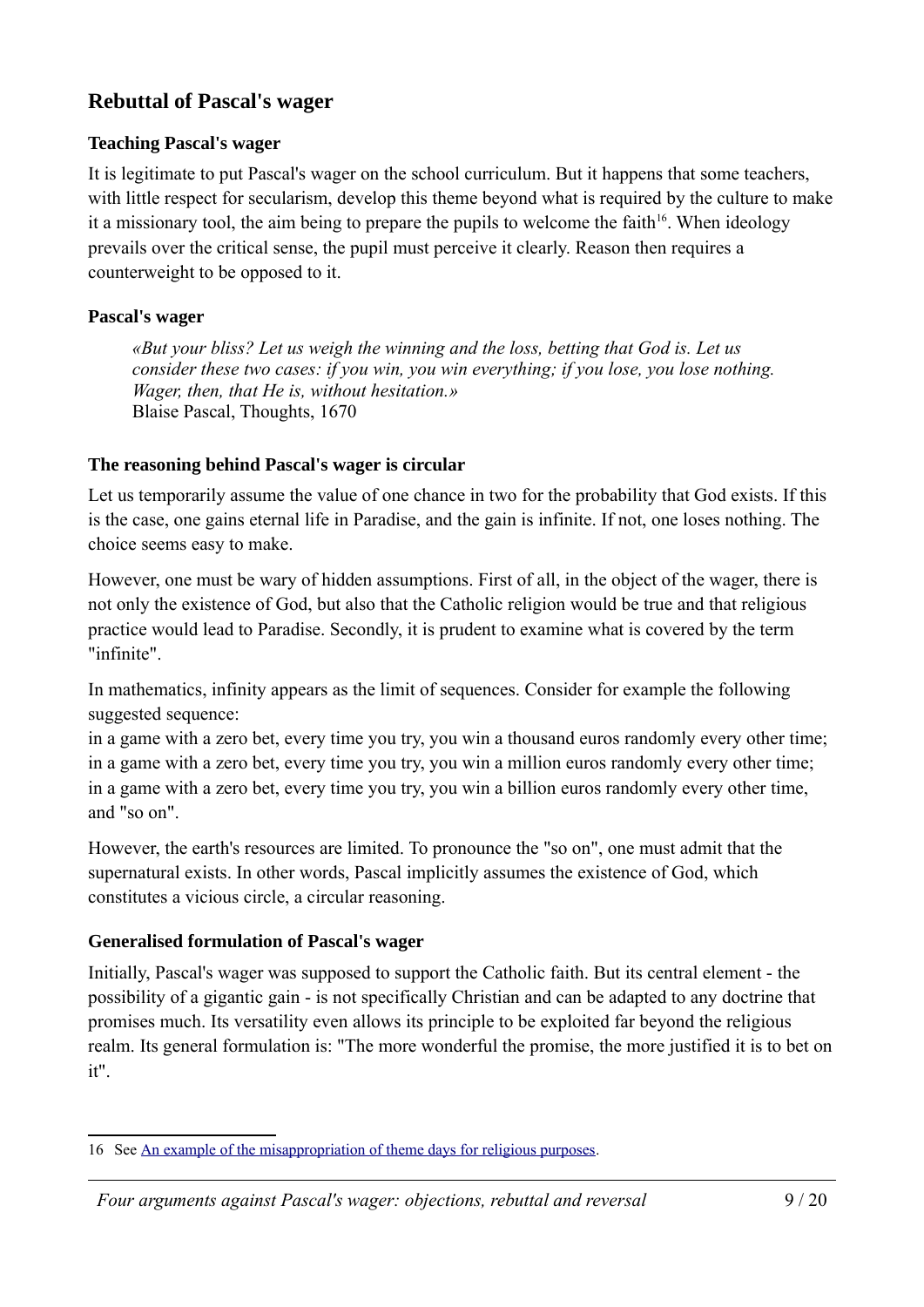#### **Variations on Pascal's wager**

An advertisement is displayed: "*If you buy this product, you will be happier. If you give it up, you are depriving yourself of a great service. Weigh the pros and cons, and don't hesitate to buy it!*".

A speech by a politician: "*I'm going to improve the future of society, and you will be able to enjoy it at your leisure. It's worth betting on me: I'm counting on your vote!*".

A healer who asks to have faith in his powers: "*If you trust me, your illness will disappear and you will be able to live a long time. Why not try, since there is so much to be gained?*"

The Christian priest who speaks in the name of Jesus: "*If you follow me, you will be rewarded with eternal happiness. Become my disciple, and your gain will be infinite!*"

#### **Beyond charlatanism**

An unverified hypothesis remains a hypothesis whose confirmation or rebuttal is postponed to the future. On the other hand, an "unverifiable hypothesis" loses its status as a hypothesis to become a fable or an ideology.

The principle of Pascal's wager puts the gullible to sleep by the immediate comfort provided by the hope of a miraculous payoff. The huckster is indifferent to true and false, for he is concerned only with pleasing, to his greatest advantage. While the promises of charlatans can be invalidated by the absence of expected results, those of religious propagandists, being absolutely unverifiable, go further than charlatanism.

#### **For lovers of mathematical expectation**

In the context of Pascal's wager, the bet, which is the Christian commitment, is fixed, or at least capped. In what follows, we assume it to be constant. Two variables remain: the winning and the probability of winning. In all games of chance, the more you aim for a high winning, the lower the probability of winning. For example, if you bet 1 euro, it is a fair game to be able to win 1000 euros with a probability of  $1/1000$ ; in another game, if you bet 1 euro, it is a fair game to be able to win 1,000,000 euros with a probability of 1/1,000,000. In this context, we can affirm that, when the winning tends towards infinity, the probability of winning tends towards 0.

What happens if the mathematical expectation of the net winning E of the game is non-zero? The formula to be considered is as follows:

$$
p = \frac{E + bet}{winning}
$$

While the players to whom the wager is addressed expect a net winning expectation close to zero, i.e. a game that is not too biased, believers imagine an immense net winning expectation. But this doesn't change anything: even if *E* is worth a billion, when the winning tends towards infinity, the probability of winning tends towards 0.

If the probability of winning is positive, to make the winning tend towards infinity is tantamount to admitting the supernatural. But this cannot be hypothesised, since that is precisely what we want to

*Four arguments against Pascal's wager: objections, rebuttal and reversal* 10/20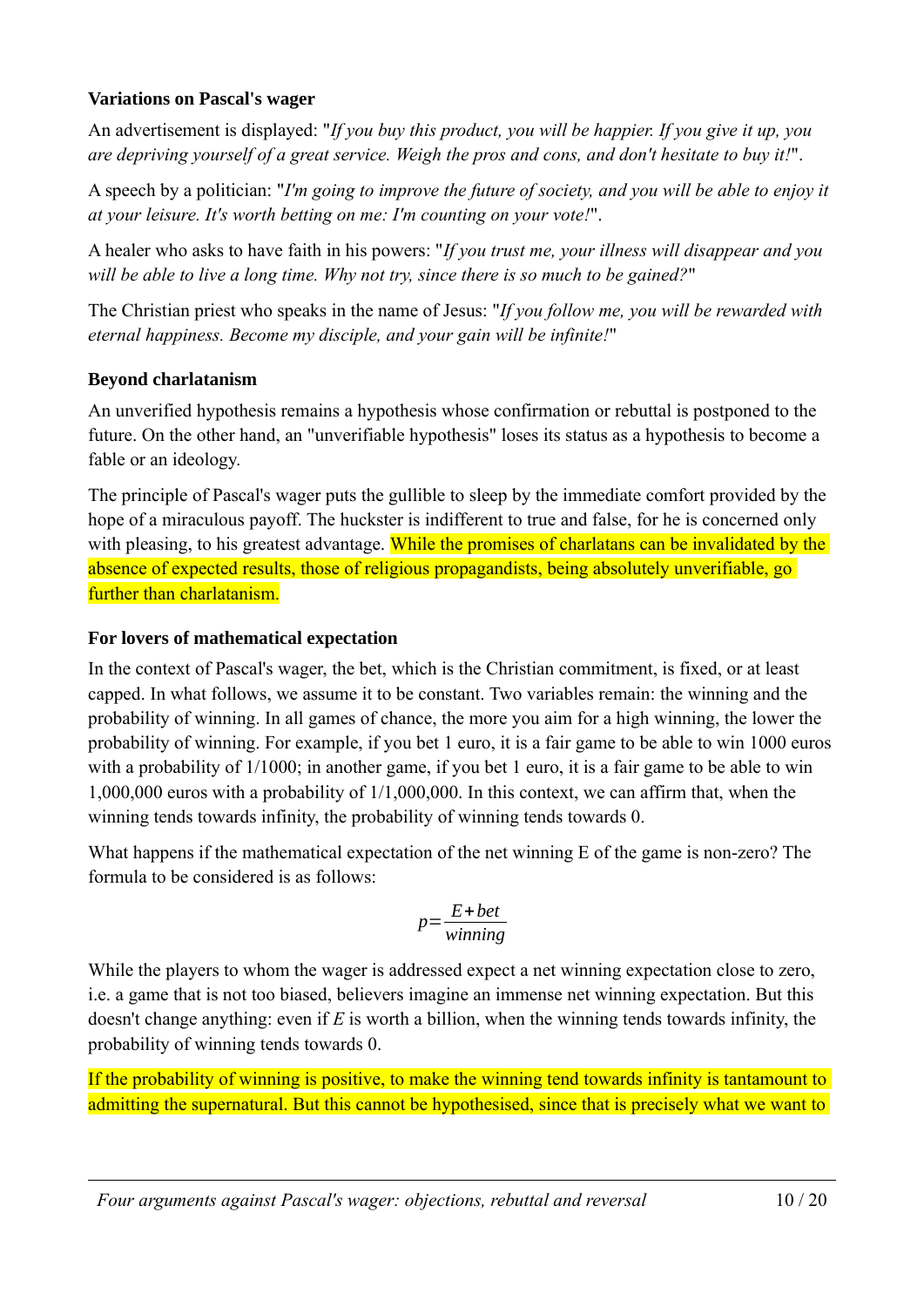prove. In the context of games of chance, the two assertions "the winning is infinite" and "the probability of winning is a real positive" are incompatible.

The above principle can now be corrected: «The more wonderful the promise, the less likely it is. And, in the end, it is implausible.»

To reinforce by another argument that " the probability of obtaining an infinite winning is null", we can refer to the document The probability that a given religion is true, which brings us to the following situation:

> $E=-\text{bet}+(winning)$ ·*p* where (*winning*) tends towards infinity and *p* tends towards 0.

We are faced with an indetermination of the type "*infinite times zero*". Thus the mathematical reasoning comes to an impasse, and the conclusions drawn by Pascal are unfounded.

## **Mathematical aspects of Pascal's wager**

Pascal's wager draws its arguments from the framework of games of chance.

## **The mathematical model of game theory**

Many contemporary commentators formalise Pascal's wager with game theory, the foundations of which were described in the 1920s by Ernst Zermelo and developed by Oskar Morgenstern and John von Neumann in 1944. As Pascal died in 1662, it is an anachronism to interpret Pascal's wager by means of game theory, and there is a great risk of betraying his thought.

Moreover, infinity is treated as an entity, which poses problems of realism that we will discuss later.

## **Huygens' mathematical model**

The first person to successfully pursue Pascal's work on games of chance was the Dutch mathematician and physicist Christiaan Huygens. In the period 1655 - 1657, while Pascal was still alive, he generalised Pascal's method to the case where the transition probabilities are unevenly distributed. He was also the first to use the term expectation (Hoffnung). It is this historical way of formalising Pascal's wager that seems relevant to me and that I have retained.

As far as infinity is concerned, it will not be treated as an entity, but as a limit.

## **The example of roulette wheel: bet on a single number**

The play mat has 37 squares numbered from 0 to 36. Playing "single" consists in placing the bet, noted b, on a single square. If the chosen number comes up, the player wins 36 times the bet, which is the gross winnings from which the bet must be deducted to obtain the net winning. In our model, we do not take into account what the player usually leaves for the casino staff. The random variable of the game is

$$
\begin{bmatrix} -b+36b=35b & \text{with a probability of} & 1/37 \\ -b & \text{with a probability of} & 36/37 \end{bmatrix}
$$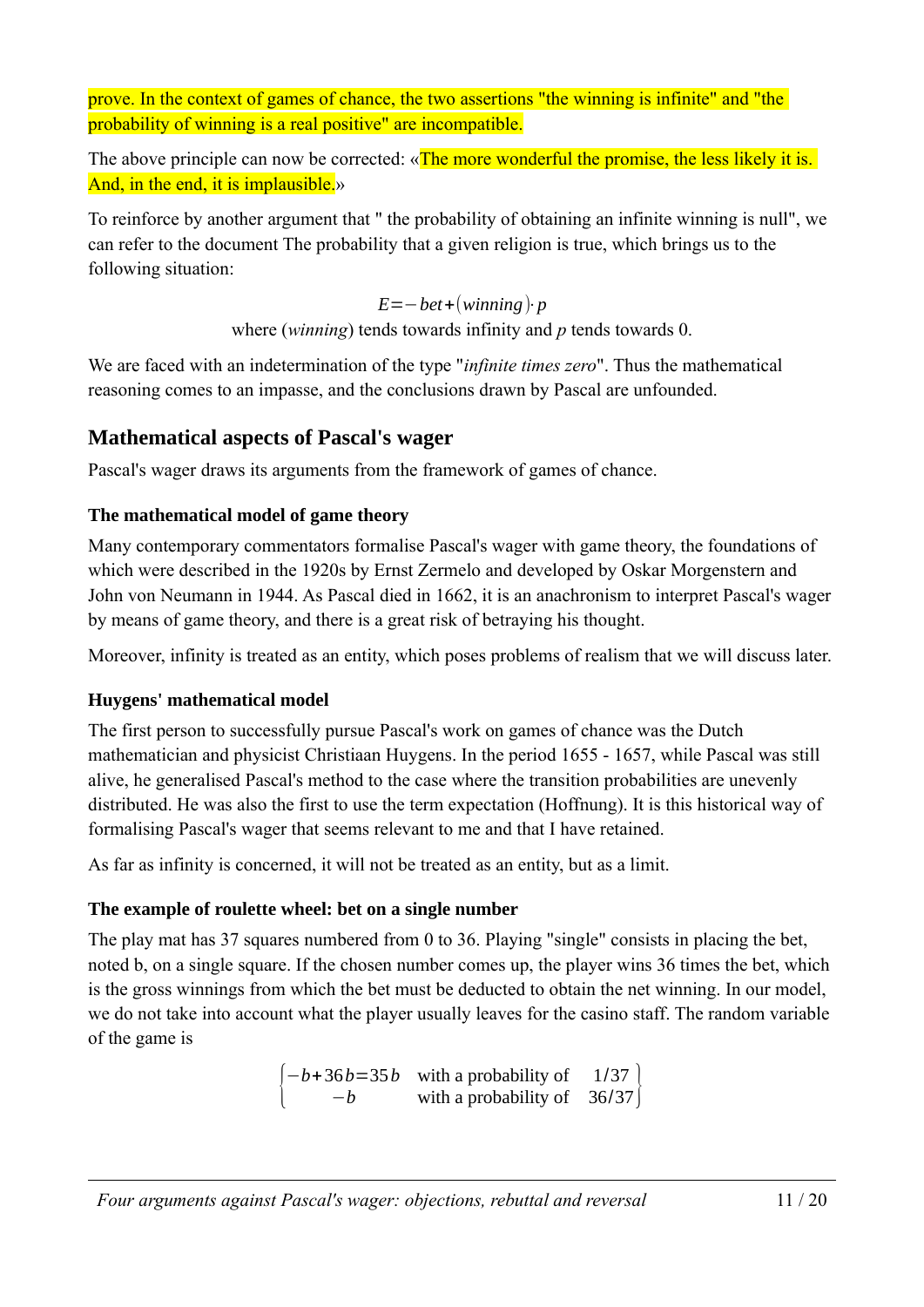

The mathematical expectation of the net winning is

$$
E = 35 b \cdot \frac{1}{37} + (-b) \cdot \frac{36}{37} = \left(-\frac{1}{37}\right) \cdot b
$$

This means that, over a large number of games, the player loses on average 1/37 of his bets to the casino. It is a game with negative mathematical expectation.

#### **The formula for mathematical expectation**

To generalize, let us consider a game of chance in which, for a bet *b*, you can get the winning *w* with a probability *p*. The random variable is



The mathematical expectation of the net winning is

$$
E = (-b+w) \cdot p + (-b) \cdot (1-p) = -b+w \cdot p
$$

Remember

$$
E = -b + w \cdot p
$$

From the latter formula is derived the expression of the probability:

$$
p = \frac{E + b}{w}
$$
 where  $w > 0$ 

Conditions  $0 \le p \le 1$  result in  $0 \le (E+b) \le w$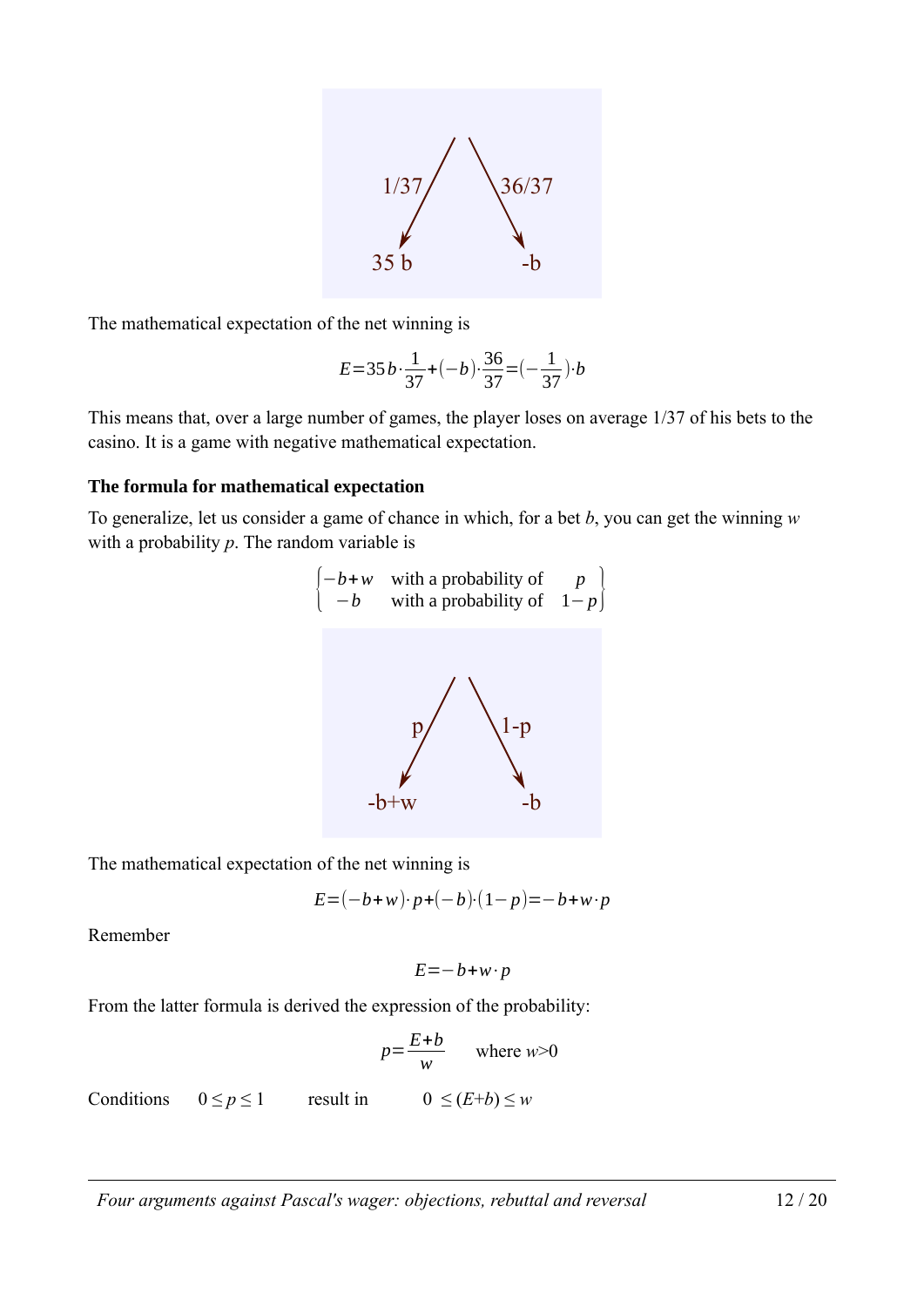#### **The case of fair games**

If the mathematical expectation of the net winning is zero, the game is said to be fair. The probability of winning is then  $p = b/w$ . For example, by betting  $1 \epsilon$ , it is a fair game to be able to win 1000  $\epsilon$  with a probability of 1/1000; in another game, by betting 1  $\epsilon$ , it is fair to be able to win  $1,000,000 \in \text{with a probability of } 1/1,000,000.$  When the winning is huge, the probability of winning is tiny. With a constant bet, if the winning tends towards infinity, the probability of winning tends towards 0:

$$
p = \lim_{w \to \infty} \frac{b}{w} = 0
$$

#### **Case of games with high mathematical expectation**

If the mathematical expectation of the net winning is positive, a generous sponsor is needed to contribute to the financing of the winning. While the players to whom the wager is addressed wait for a mathematical expectation close to zero, i.e. a game not too biased, believers imagine an immense mathematical expectation. Suppose for example that *E* is worth a billion times the bet. Since  $(E+b)$  is constant, the limit probability remains zero:

$$
p = \lim_{w \to \infty} \frac{E + b}{w} = 0
$$

i.e. with a constant bet, however great the mathematical expectation, when the winning tends towards infinity, the probability of winning tends towards 0.

To be convinced of this, consider the following sequence of winnings:  $10(E+b)$ ,  $100(E+b)$ ,  $1000(E+b)$ ,  $10000(E+b)$ , and so on. The corresponding probabilities will have the values:

| w            | $\boldsymbol{p}$ |
|--------------|------------------|
| $10(E+b)$    | 0.1              |
| $100(E+b)$   | 0.01             |
| $1000(E+b)$  | 0.001            |
| $10000(E+b)$ | 0.0001           |
|              |                  |
|              |                  |

To obtain this result, it is not necessary for the mathematical expectation to be constant, but only for its absolute value to be capped by an upper bound, i.e. there is a number *E* such that, for all  $\text{winnings.}$  |*mathematical expectation*| $\leq E$  .

In the end, Pascal's wager is unfounded.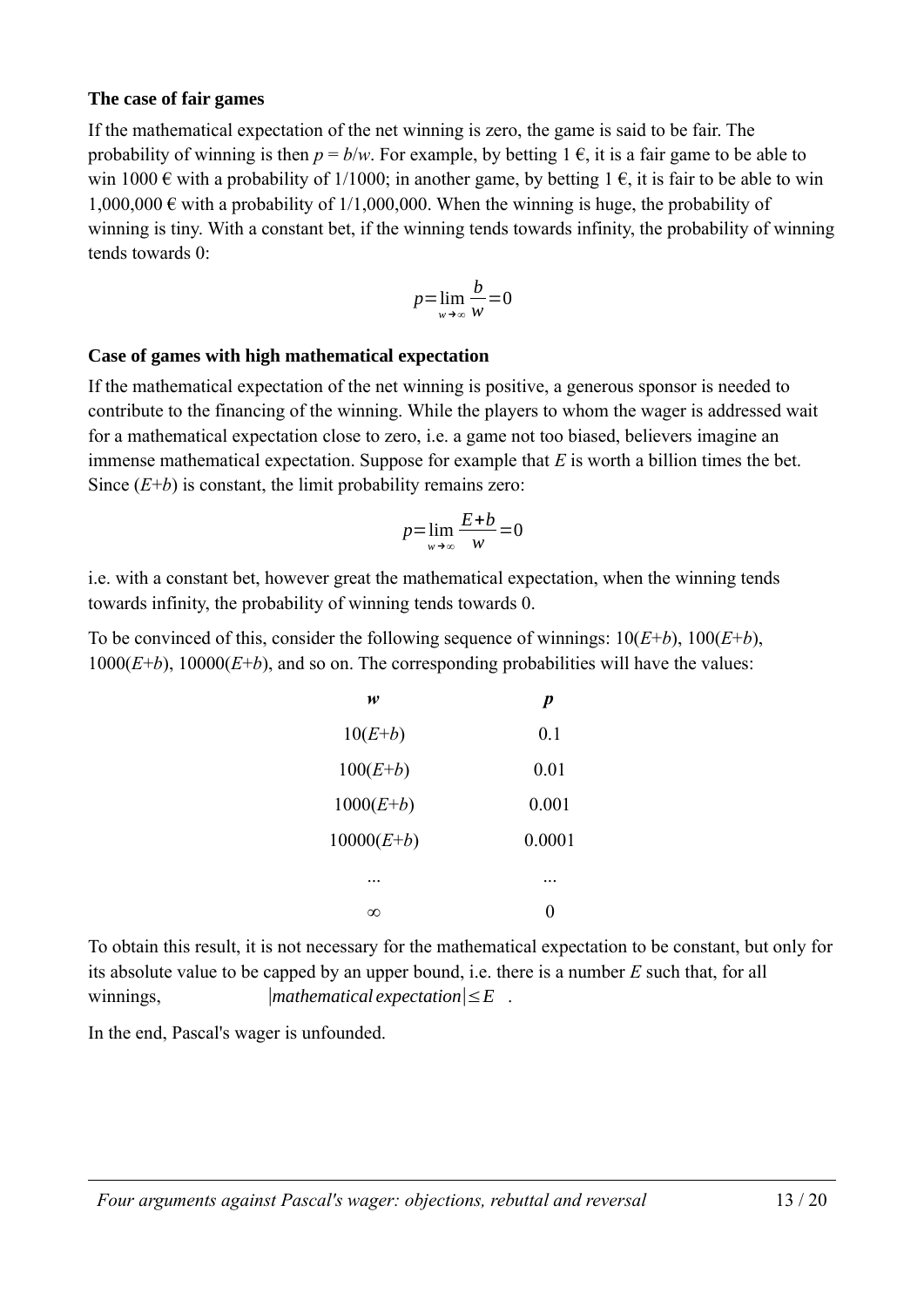#### **Discussion**

*Question or objection I still have a doubt. For me, the probability that God exists may be small, but positive.*

#### Answer

Let's take a specific Church that offers you salvation on the condition that you pay it, for example,  $\epsilon$ 100 per month. The probability that this is true is small, but one can have a doubt and judge that this probability is not nil. If you do not make the payments, it is because you do not support to the end the idea of taking into account events of low probability. What is the reason for this? Presumably because it is impossible to take into account everything that might possibly be possible. You have to decide what is serious and credible, and reject everything else.

Personally, I don't have the kind of doubt that your question evokes, because I firmly believe that I am not endowed with immortality. So Pascal's wager is pointless.

*Could it be envisaged that, with w tending towards infinity, E also tending towards infinity?*

- 1. We would end up with an indeterminacy of the "infinity over infinity" type; the limit probability would be undetermined, and we would have failed to show that the limit probability is positive.
- 2. Pascal concedes that the probability of winning could be 1/2 and decrees that the bet is zero. Thus, for him, the formula to consider is  $E = w/2$ . For example,
	- if a game allows you to win 1000 €, you would win an average of 500  $\epsilon$  each time you try it with a zero bet;
	- if a game allows you to win 1,000,000 €, you would win an average of 500,000  $\epsilon$  each time you try it with a zero bet;
	- if a game allows you to win 1,000,000,000 €, you would win an average of 500,000,000  $\epsilon$  each time you try it with a zero bet;
	- By prolonging this family of fairy tale games to infinity, we obviously obtain a miracle, in this case Pascal's wager.

Unfortunately, as natural resources are finite, to go to the limit, it is necessary to assume that the supernatural exists. But this approach consists in assuming that God exists in order to prove that God exists. It is a vicious circle. We can conclude that, if the probability is fixed, the winning cannot be stretched to infinity.

- 3. If the aim is to convince sceptical players, it is unconvincing to call for an act of faith that requires accepting a priori that the game is miraculous, as this is a characteristic of scams. Since you have to be a believer for the wager to be convincing, the wager loses much of its substance: it is not intended to incite non-believers to become believers, but only believers to become practitioners.
- 4. One would have accepted as a hypothesis that "when w tends towards infinity, the mathematical expectation *E* also tends towards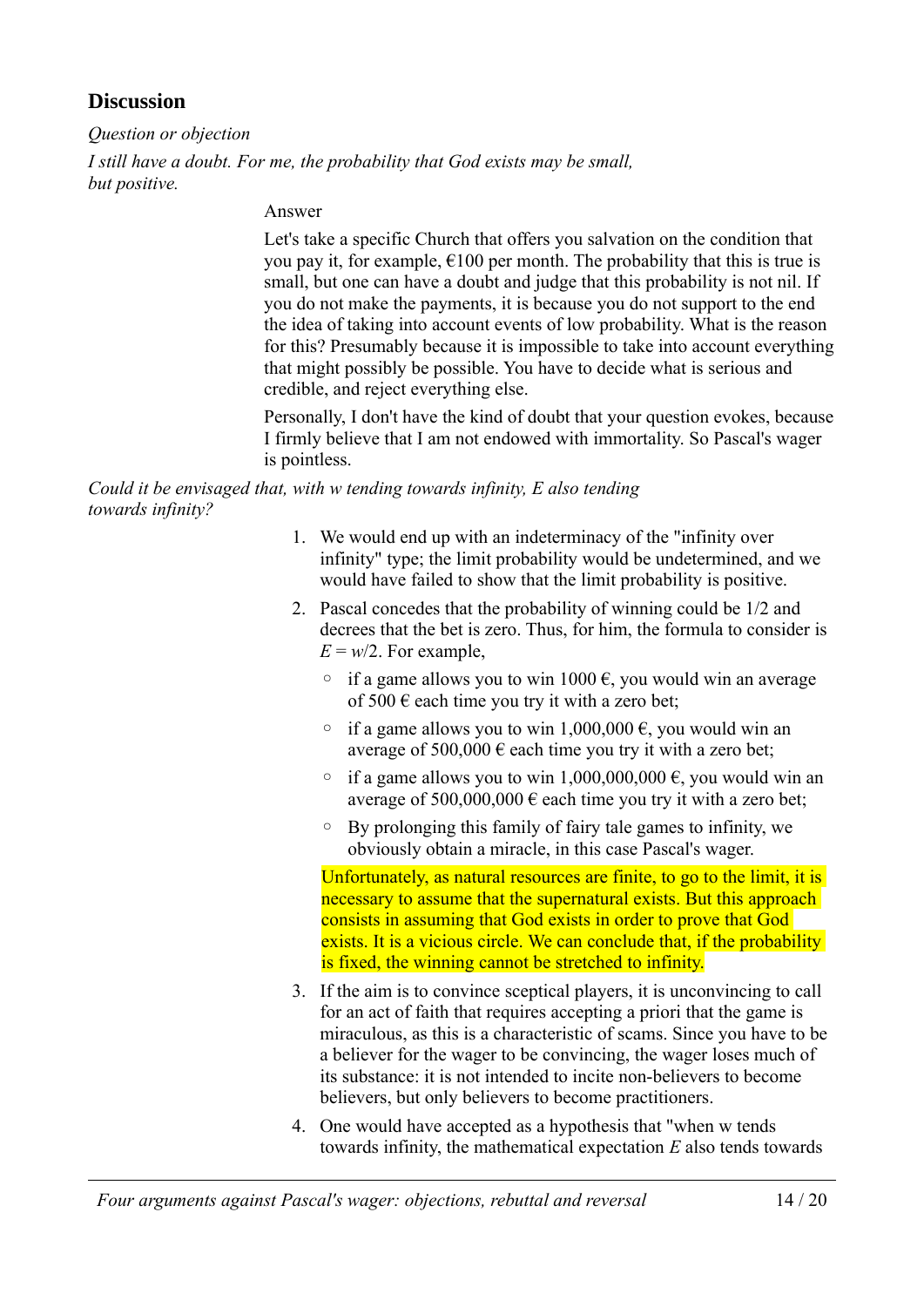infinity", which is an avatar of Pascal's Wager as described in point 2 above. Now, in a reasoning, admitting what one wants to demonstrate as a hypothesis is called a vicious circle.

5. By making a promise - paradise - which commits a third party over whom he has no control - God - the supporter of Pascal's wager implements a process similar to that of a swindler. On this subject, read the fourth objection [see p. [17:](#page-16-0) *Reversal of the wager*].

*What to answer to "The probability of obtaining an infinite winning may be close to 0, but it does not tend towards 0! It is a real positive fixed"?*

- 1. The approach consists in situating Pascal's wager among the games of chance whose winnings are gigantic, close to infinity. The expression "when the winning tends towards ..." simply means that a comparison is made with neighbouring games whose winnings are gigantic, close to infinity.
- 2. One should be able to approach the infinite winning through a sequence of increasing winnings and observe the impact this has on the probability of winning. Let us name ε the "fixed positive real". We can calculate the winning  $w = (E + b)/p$  which corresponds to *p*=ε: it is  $w_0 = (E + b)/\varepsilon$ . As the mathematical model produces a sequence of probabilities that tends towards zero, the consequence is that all winnings that are greater than  $w_{\varepsilon}$  correspond to probabilities of winning that are less than ε:

| w                  |                |
|--------------------|----------------|
|                    |                |
| $W_{\varepsilon}$  | ε              |
| $10 w_{\epsilon}$  | $\epsilon/10$  |
| 100 w <sub>s</sub> | $\epsilon/100$ |
|                    |                |
|                    | ε or 0?        |

Uneasiness.

- 3. The limit is the continuous extension of the mathematical law of the game. When the so-called "fixed positive real" differs from the limit, it means that we are in the presence of a jump, a discontinuity, and that the mathematical law of the game is not respected to the end. In a game of chance, the two assertions "the winning is infinite" and "the probability of winning is a positive real" are incompatible. Pascal's wager is not in the line of games of chance, but in a break with them. Pascal's reasoning goes beyond the framework in which he placed himself. If it is a kind of miracle, it will have to be explained, preferably by reason rather than by faith.
- 4. Moreover, by substituting the assertions "the winning is infinite" and "the probability of winning is a real positive" in the formula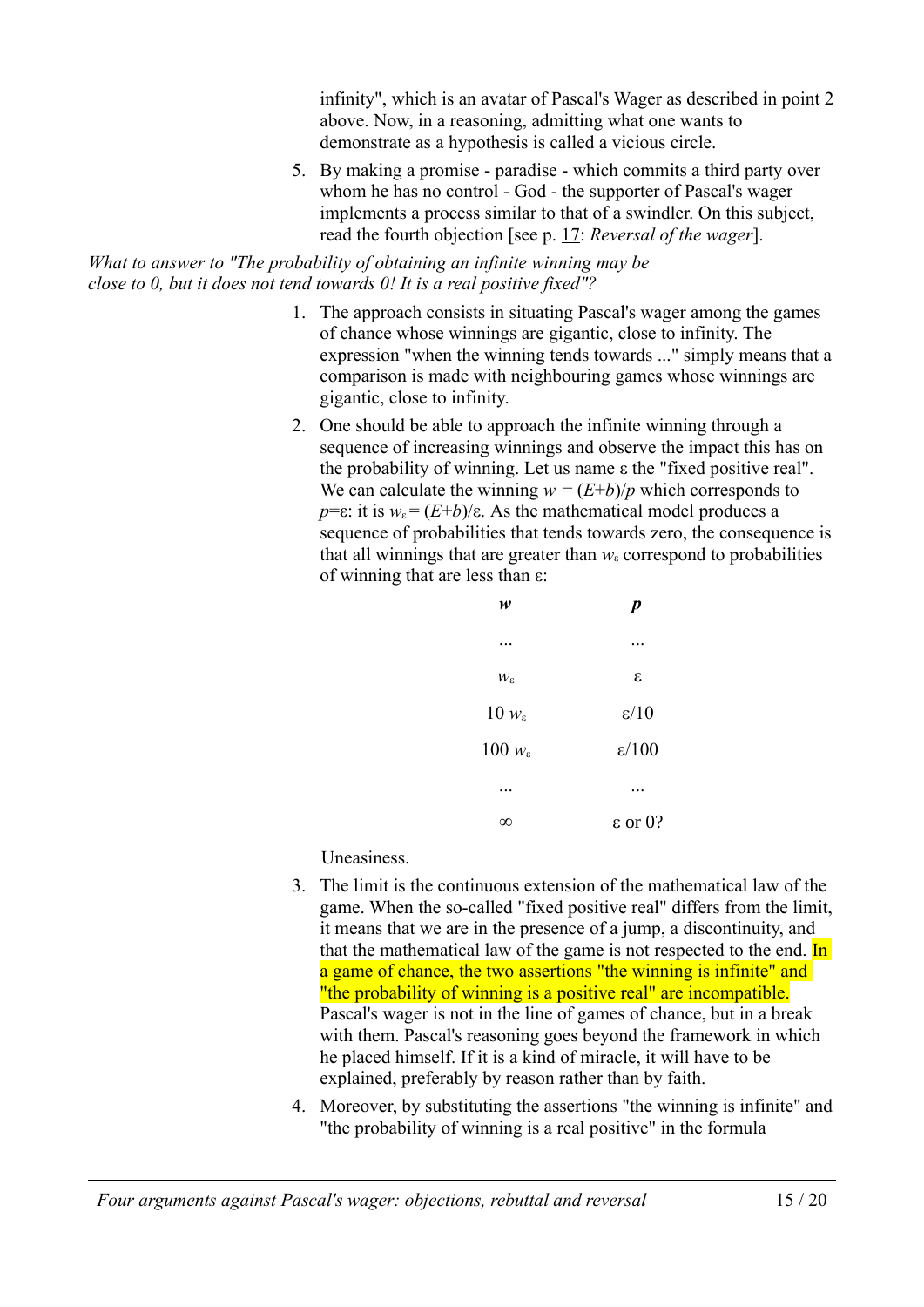$E = -b + w \cdot p$ , we obtain an infinite mathematical expectation, which can be approached by "if the promise of winning is gigantic, then one is almost certain to become immensely rich". This is an assertion that the victims of charlatans wrongly feed on.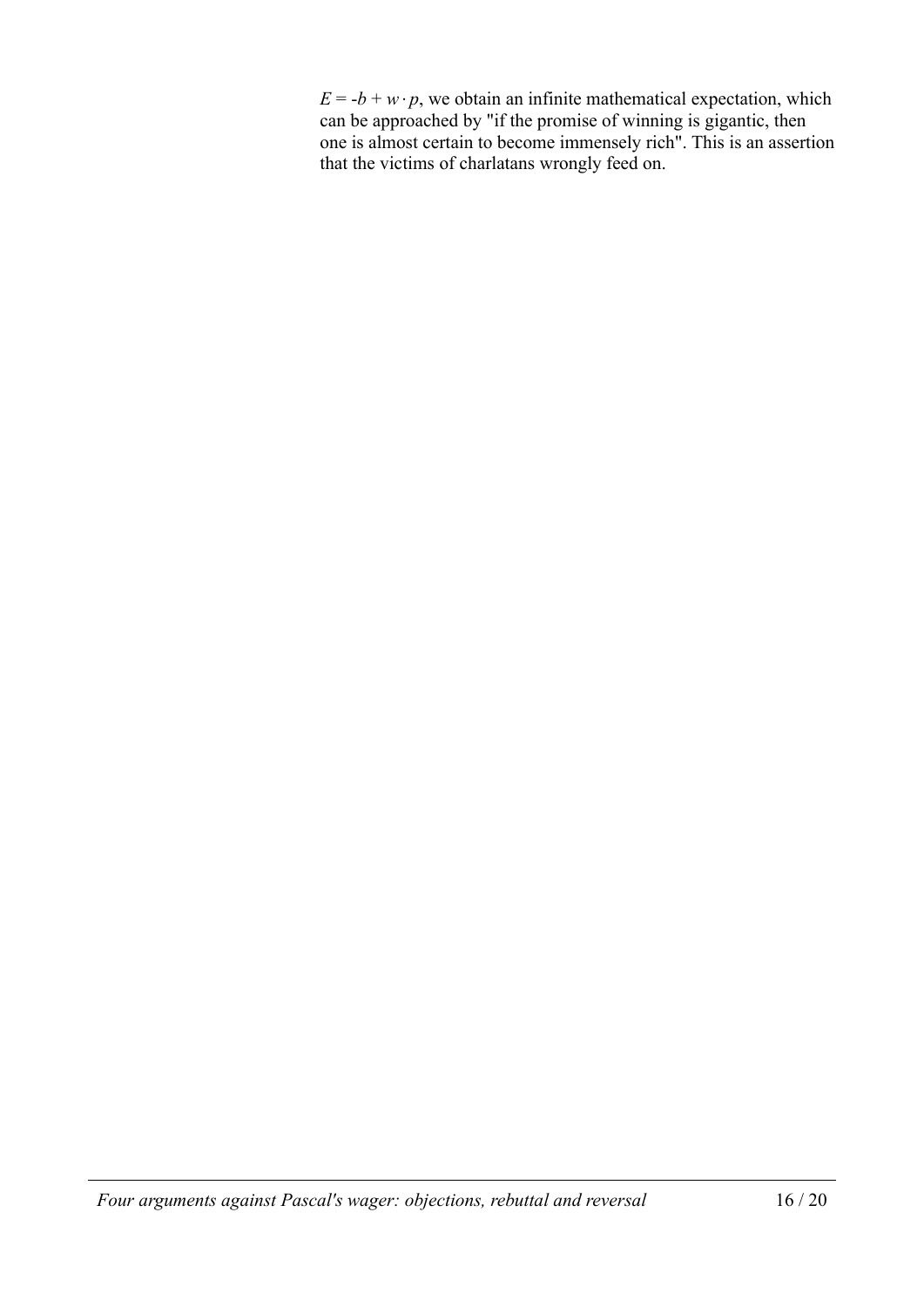## <span id="page-16-0"></span>**Reversal of Pascal's wager What minimises loss, Christianity or atheism?**

God does not promise paradise, but Judgement Day. By making a promise - Paradise - that commits a third party over whom he has no control - God - the proponent of Pascal's Wager is using a process similar to that used by swindlers. Since the wager focuses on the reward of paradise, if, more honestly, we also take into account hell, we come to the opposite conclusion.

Since the number of religions is unlimited<sup>[17](#page-16-1)</sup>, in order to simplify the reasoned choice, let us choose two clear-cut positions, a family of religions and an absence of religion: Christianity and Atheism, and compare them.

According to Christianity, our path of life<sup>[18](#page-16-2)</sup> ends by splitting in two: on one side purgatory<sup>[19](#page-16-3)</sup> then eternal paradise, on the other side hell and eternal suffering. Certainly the most interesting perspective is paradise. But, according to Luke 13:23-25,

*"Someone asked him, "Lord, are only a few people going to be saved?" He said to them, "Make every effort to enter through the narrow door, because many, I tell you, will try to enter and will not be able to. Once the owner of the house gets up and closes the door, you will stand outside knocking and pleading, 'Sir, open the door for us.' "But he will answer, 'I don't know you or where you come from.'"*

Matthew 22:13-14 says something similar:

*"Then the king told the attendants, 'Tie him hand and foot, and throw him outside, into the darkness, where there will be weeping and gnashing of teeth.' "For many are invited, but few are chosen.""*

And again [Matthew 19:24]:

*"Again I tell you, it is easier for a camel to go through the eye of a needle than for someone who is rich to enter the kingdom of God."*

Thus, the number of losers is far greater than the number of winners. Hell is eternal and represents an infinite loss. From the Christian point of view, on statistical average, there is, in death, more to lose than to gain. For a moderate Christian, death is an infinitely unfavourable event<sup>[20](#page-16-4)</sup>. I'd rather not go to Santa Claus if he's going to give out more punches than presents. Many contemporaries have applied themselves to sweetening Christianity. However, to downplay the importance of sin and hell, they are no longer Christians, but followers of a personal doctrine.

The clear face of man constructs religion as a means of softening reality. At the same time, his dark side fills religion with dreadful dangers that inspire fear and dread. Salvation is reserved for a

<span id="page-16-1"></span><sup>17</sup> See the second objection [p. [5:](#page-4-0) *On the likelihood that a given religion is true*].

<span id="page-16-2"></span><sup>18</sup> Is the imperfection of creation a manifestation of divine solitude? Could the spectacle of life on earth be, for the Creator, only a kind of reality show intended for his entertainment? Is man only an actor forced to serve in a gigantic and cruel life-size role-playing game? It is better to think that man created God in his own image.

<span id="page-16-3"></span><sup>19</sup> Concerns only a part of Christians, especially Catholics.

<span id="page-16-4"></span><sup>20</sup> Fear enables the Church to strengthen its power over consciences.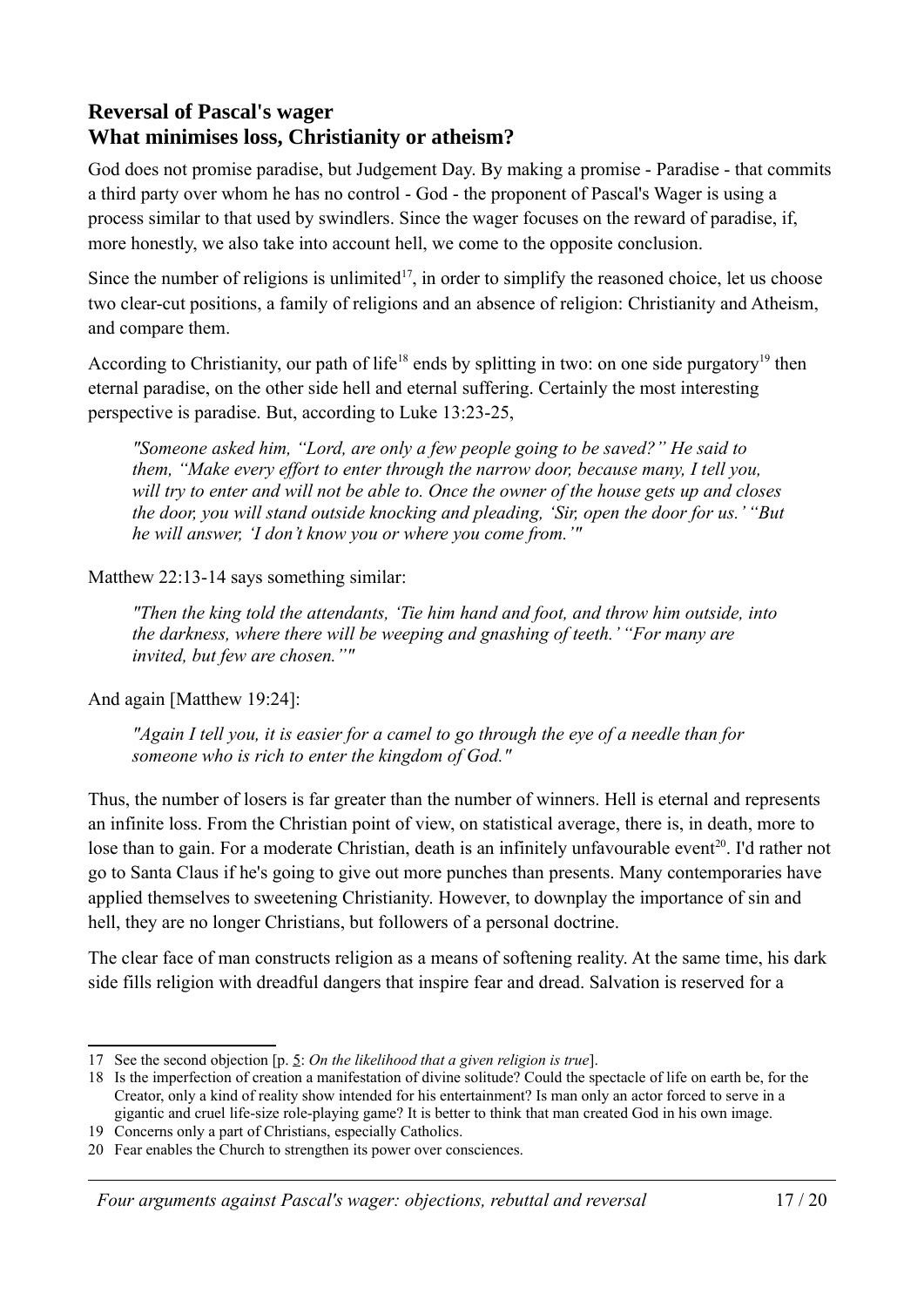highly motivated and committed elite. The common man is the loser. Overall, religion loses its saving value and becomes negative. This is the inconsistency of the Bible.

For the atheist<sup>[21](#page-17-0)</sup>, our life ends with our definitive disappearance, our total annihilation. From the point of view of the calculation of probabilities, for death, the mathematical expectation of the net winning is nil. Atheism proposes a less unfavourable death than Christianity. Consequently, the calculus of probability recommends that we do not follow up Pascal's wager.

Let's sum up: On the one hand, if the Last Judgement does take place, the most probable final destination is hell. On the other hand, if the Last Judgement does not exist, nothing happens after death, neither reward nor punishment. In any case, there is no point in investing in faith.

While the religious tradition proposes to us to succeed in our death, contemporary man is primarily concerned with succeeding in life. Isn't one of the fundamental functions of belief to alleviate our fears? We can rightly refuse to spend our existence oppressed between the carrot and the stick.

To gain freedom, all you have to do is adopt the right perspective. Since we only have one life, we don't want to play the dice: we have to make the choice that, in the worst case, allows us to live in the perspective of the least damaging end possible<sup>[22](#page-17-1)</sup>. Since it is better to fall asleep forever than to risk suffering eternally, the atheist can envisage his existence in a relatively more serene and less anxious way than the Christian.

#### **Mathematical model of the Wager that minimises losses**

If the Last Judgement takes place, what is the probability of reaching paradise? 10 %? 1 %? To conduct the calculation, it is enough that this probability is lower than 1/2, let us say 49 %. The random variable is then

$$
\begin{bmatrix} -b+w & \text{with a probability of} & 0.49 \\ -b-w & \text{with a probability of} & 0.51 \end{bmatrix}
$$

- in  $(-b + w)$ ,  $(+w)$  designates an immense winning that will be stretched towards the infinite to represent paradise; (-*b*) is the bet and represents the religious commitment;
- in  $(-b w)$ ,  $(-w)$  represents an immense loss that will be made to tend towards minus infinity to represent hell.



<span id="page-17-0"></span><sup>21</sup> A point of view of a particular current of atheism has been adopted here. Others are closer to agnosticism. Finally, some admit forms of survival in the afterlife without any relation to deities, for example in Buddhist traditions.

<span id="page-17-1"></span><sup>22</sup> In other words, choose according to the criterion of the lesser evil.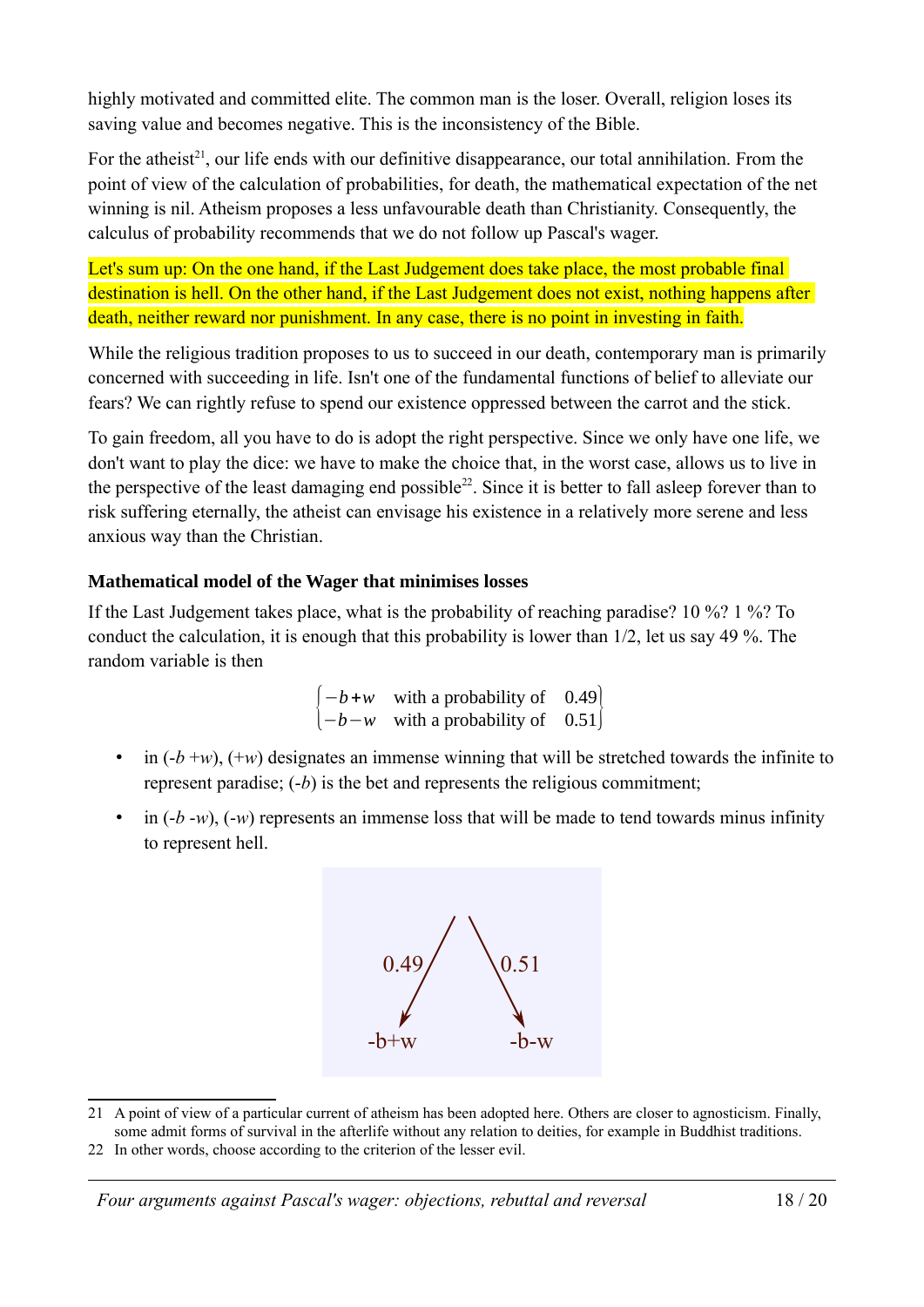The mathematical expectation of the net winning in the case where there is Judgement Day is

$$
E{=}(-b{+}w){\cdot}0.49{+}(-b{-}w){\cdot}0.51{=}{-}b{-}0.02{\cdot}w
$$

If we make the winning *w* tend towards infinity, the expectation of this case tends towards minus infinity:

*E*(with Judgement Day) =  $-\infty$ 

On the other hand, in the case where there is no Judgement Day, the winning is nil, so the expectation of the net winning is equal to the loss of the bet:

*E*(no Judgement Day)= $-b$ 

You are therefore invited to a game with two outcomes, both of which are unfavourable. In such a situation, the best choice is to refuse to play. Pascal's wager is a game to be avoided.

> Given that everyone, often by religious clan, sets its own dogmas, none of which are universal, the believers who incite me to participate in their arbitrary "game" are not credible.

## **Conclusion**

The possibilities that cannot be excluded by evidence are so numerous and varied that a bet can only be placed on those that are solidly supported. The others must be deliberately ignored.

The probability of the existence of a personal God is too low for there to be any interest in getting involved in religion, and even lower still for a God who would have dictated guidelines to us. In Pascal's wager, the game is not worth the candle. One can, without damage, give up betting and move away from the gambling table of beliefs, because it is more useful and constructive to invest one's time and energy in the secular field.

Wisdom consists in detaching oneself from utopias, i.e. practising religious indifference.

## **Exploitation of the wager**

The indoctrinators use the method of slippage a lot: believing in God implies - or at least we are led to believe - adhering to Catholicism, the only true faith. And, against all logic, the amalgam works: because they believe in God, many people feel morally obliged to be Christians. The state can then be committed to imprinting these "truths" in the minds of all schoolchildren.

## **Epilogue**

What if, instead of betting on God, we wager on man: humanism inherited from the Age of Enlightenment, human rights, democracy and the quest for the common good?

What if we reserved our commitment to what is universal, away from communities of believers?

What if teaching were to be based not on the authority of the Church, but on the development of critical thinking, independence of mind and intellectual autonomy, within a secular framework?